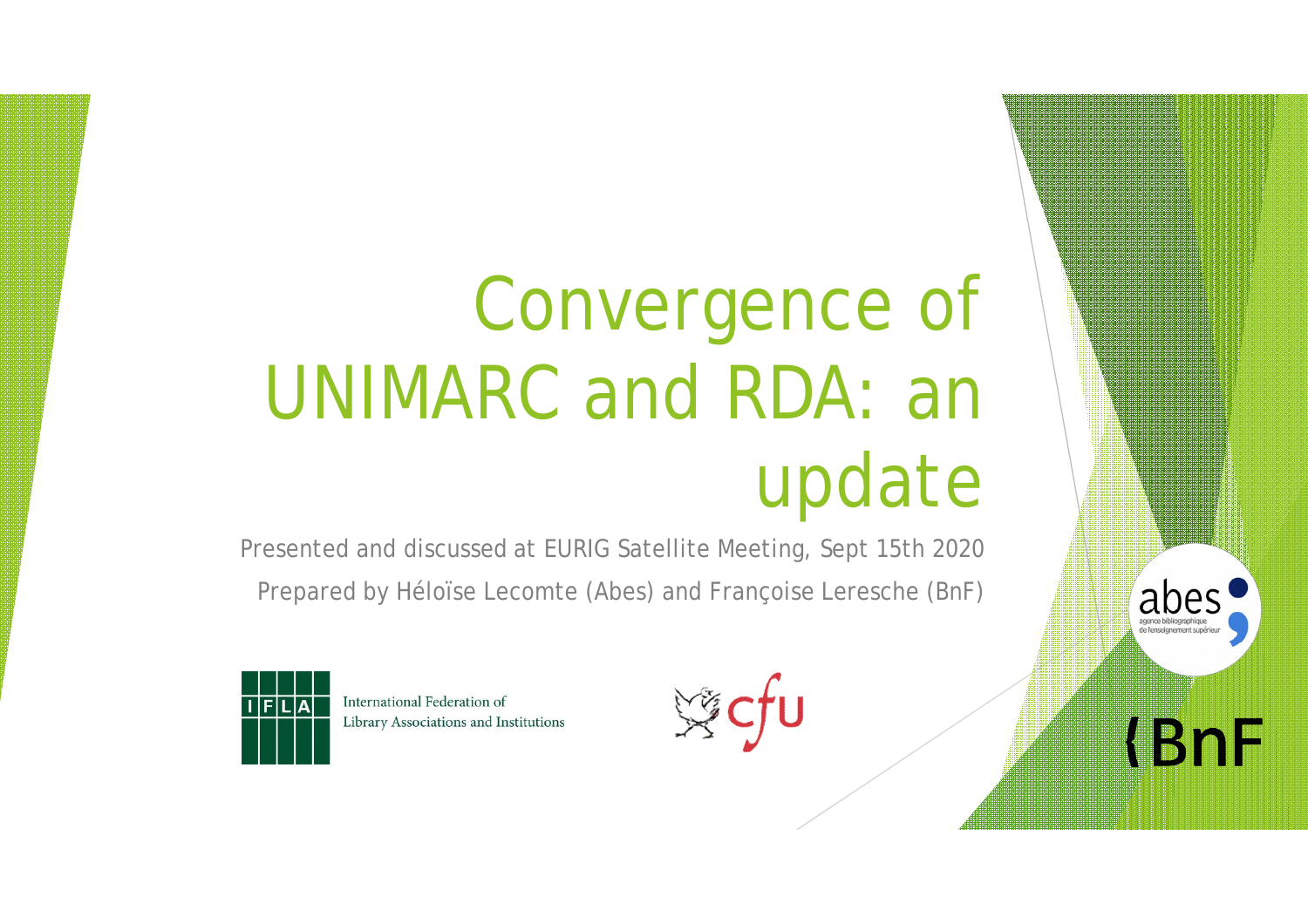## Program

- UNIMARC Users & LRM/RDA
- PUC Action plan 2019-2021 & RSC Liaison
- ▶ UNIMARC updates 2012-....
- Last updates (2020)
- Expressing LRM/RDA in UNIMARC: assets and challenges

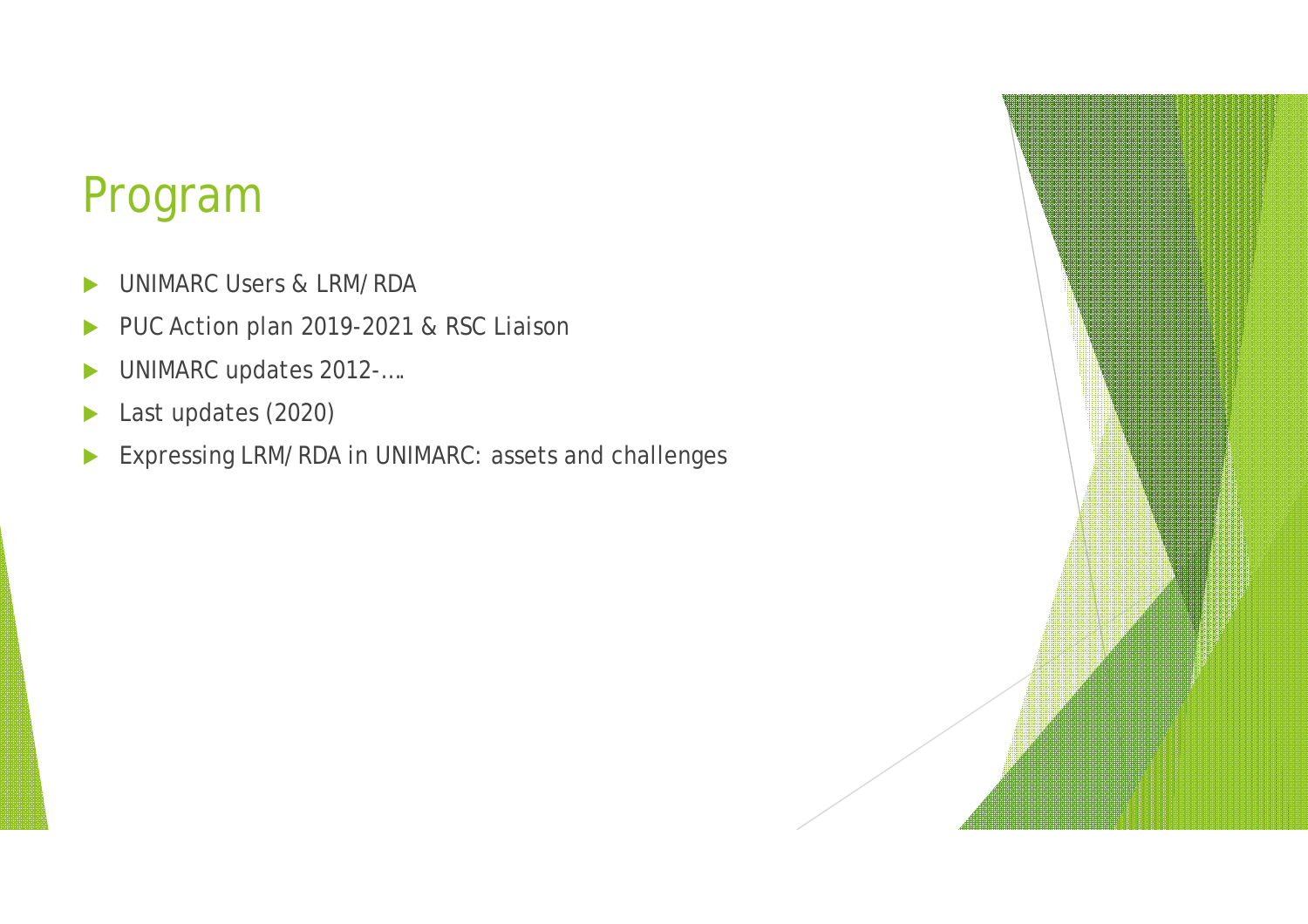

### THE UNIMARC LANDSCAPE: UPDATED OVERVIEW

<sup>2</sup> The importance of the users' community

## **CURRENT LANDSCAPE**

**UNIMARC** as internal format **UNIMARC** as exchange format only



| <b>Albania</b>                     |
|------------------------------------|
| Angola                             |
| Bosnia and Herzegovina<br>(COMARC) |
| <b>Bulgaria (COMARC)</b>           |
| China (CNMARC)                     |
| Cuba                               |
| <b>Cyprus</b>                      |
| <b>France</b>                      |
| Greece                             |
| Iran (IranMARC)                    |
| Italy                              |
| Japan (JAPANMARC)                  |
| Lithuania                          |
| Macedonia (COMARC)                 |
| Montenegro (COMARC)                |
| <b>Morroco</b>                     |
| Namibia                            |
| Portugal                           |
| Romenia                            |
| Russia (RUSMARC)                   |
| Senegal                            |
| Serbia (COMARC)                    |
| Slovakia                           |
| Slovenia                           |
| <b>Tunisia</b>                     |
|                                    |

|            | <b>UNIMARC Publications</b>       |
|------------|-----------------------------------|
|            |                                   |
| English    |                                   |
|            | Portuguese (1989, 2008)           |
|            | French (2007)                     |
|            | Spanish (Cuba, 2003, Spain, 1996) |
|            | Greek (1993-1996)                 |
|            | Persian (Iran, 2002)              |
|            | Italian (2000)                    |
| Russian    |                                   |
| Slovene    |                                   |
| Lithuanian |                                   |
| Croatian   |                                   |
| Serbian    |                                   |
|            | Slovak (1994-1996)                |
|            | Chinese (2004)                    |
|            | Japanese (Authorities, 1991)      |
| Romanian   |                                   |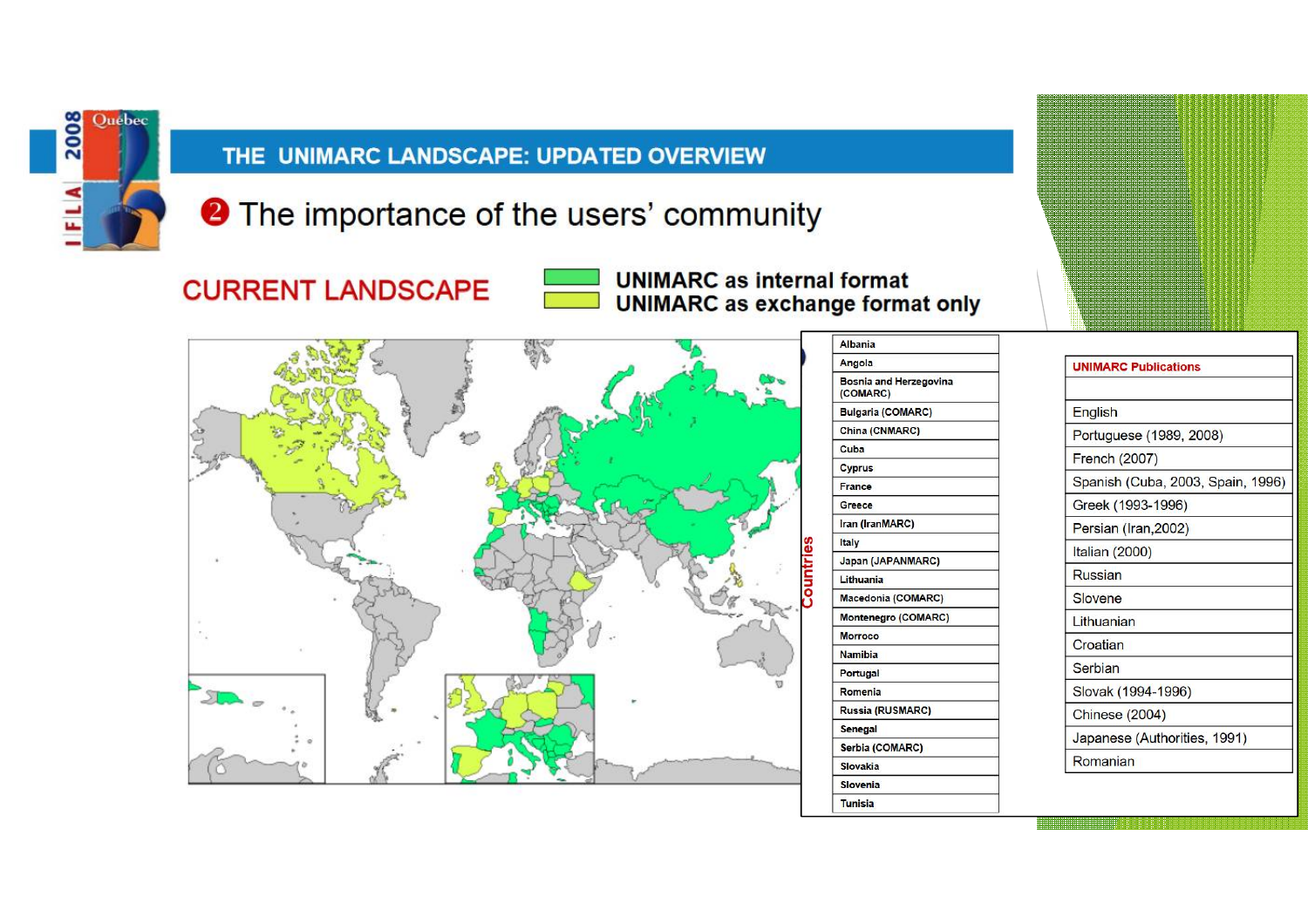

## Permanent UNIMARC Committee

### **Members**

- \* Chair: Gordana Mazić, Slovenia
- \* Vice Chair: Jay Weitz, USA
- \* Rosa Galvão, Portugal
- \* Olga Zhlobinskaya, Russia
- \* Héloïse Lecomte, France
- \* Genovaite Rutkauskiene, Lithuania
- \* Saeedeh Akbari-Daryan, Iran
- \* Honorary member and special consultant: Mirna Willer, Croatia
- \* Corresponding members: Flavia Bruni, Italy; Stanislaw Golubtsov, Russia; Branka Badovinac, Slovenia



## Implementing **LRM-structured data** :

- Croatia
- France
- Slovenia
- Lithuania
- ?

## Working on **RDA-based cataloguing code** :

- France (RDA-FR)
- Portugal (RDA)
- ?

+ Italy (REICAT, based on FRBR, developed simultaneously to RDA)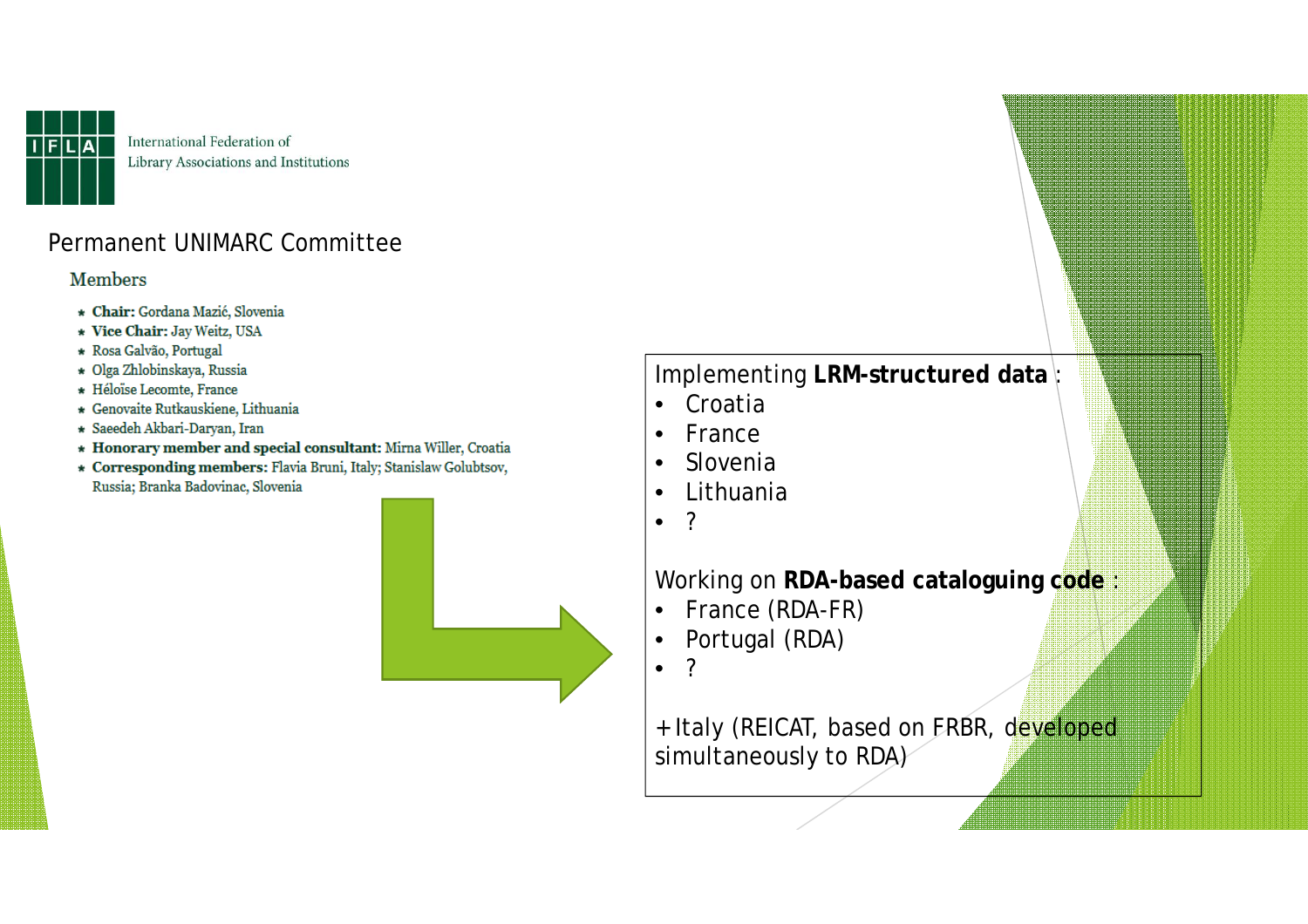| <b>Action plan</b><br>Name of Professional Unit: Permanent UNIMARC Committee<br>International Federation of<br>$I$ $F$ $L$ $A$                                       |                                                                                                                                                         |                                   |                                       |  |  |  |  |
|----------------------------------------------------------------------------------------------------------------------------------------------------------------------|---------------------------------------------------------------------------------------------------------------------------------------------------------|-----------------------------------|---------------------------------------|--|--|--|--|
| <b>Focus Area 2</b>                                                                                                                                                  |                                                                                                                                                         |                                   | Library Associations and Institutions |  |  |  |  |
|                                                                                                                                                                      | UNIMARC Harmonization with IFLA LRM and new cataloguing codes                                                                                           |                                   |                                       |  |  |  |  |
| <b>IFLA Strategic Direction</b>                                                                                                                                      |                                                                                                                                                         |                                   |                                       |  |  |  |  |
|                                                                                                                                                                      | 2.3 Develop standards, guidelines, and other materials that foster the best professional practice                                                       |                                   |                                       |  |  |  |  |
| <b>Key Initiatives</b>                                                                                                                                               |                                                                                                                                                         |                                   |                                       |  |  |  |  |
| $\mathcal{I}$                                                                                                                                                        | Analyze IFLA LRM, cataloguing standards that accommodate LRM (like RDA, REICAT, RDA-FR) and UNIMARC formats                                             |                                   |                                       |  |  |  |  |
| 2                                                                                                                                                                    | Mapping UNIMARC to LRM                                                                                                                                  |                                   |                                       |  |  |  |  |
| 3                                                                                                                                                                    | Coordinate UNIMARC National Committees using RDA and LRM like description rules to prepare new proposals for UNIMARC                                    |                                   |                                       |  |  |  |  |
| <b>Funding</b><br><b>Needed</b>                                                                                                                                      | <b>Projects/Activities</b>                                                                                                                              | <b>Tasks &amp; Responsibility</b> | <b>Timeframe</b>                      |  |  |  |  |
| □                                                                                                                                                                    | Develop a mapping tool for the aligning model - cataloguing code - format elements                                                                      | Te PUC WG, CfU (Héloïse Lecomte)  | Jan. 2020 to<br>March. 2020           |  |  |  |  |
| $\overline{\mathbf{z}}$                                                                                                                                              | Mapping table LRM - UNIMARC                                                                                                                             | PUC WG, CfU (Héloïse Lecomte)     | March. 2020<br>March. 2021            |  |  |  |  |
| ▫                                                                                                                                                                    | Prepare UNIMARC proposals for missing fields                                                                                                            | PUC WG, CfU (Héloïse Lecomte)     | December 2021                         |  |  |  |  |
|                                                                                                                                                                      | How will you communicate your activities and results?                                                                                                   |                                   |                                       |  |  |  |  |
|                                                                                                                                                                      | New and updated fields will be integrated into UNIMARC text documentation; Existing UNIMARC Namespaces will be updated or a new one will be registered. |                                   |                                       |  |  |  |  |
|                                                                                                                                                                      | How will you measure the impact of your activities?                                                                                                     |                                   |                                       |  |  |  |  |
| Feedback information from Nacional UNIMARC committees and their representatives in PUC and through the regular questionnaire to UNIMARC users in national libraries. |                                                                                                                                                         |                                   |                                       |  |  |  |  |
| Identify other Unit(s) which may be interested in this Focus Area, or with which you could collaborate on projects/activities.                                       |                                                                                                                                                         |                                   |                                       |  |  |  |  |
| BCM Review Group; ISBD Review Group; Cataloguing section.                                                                                                            |                                                                                                                                                         |                                   |                                       |  |  |  |  |

**WEIGHT AND RESIDENTS OF A STATE OF A STATE OF A STATE OF A STATE OF A STATE OF A STATE OF A STATE OF A**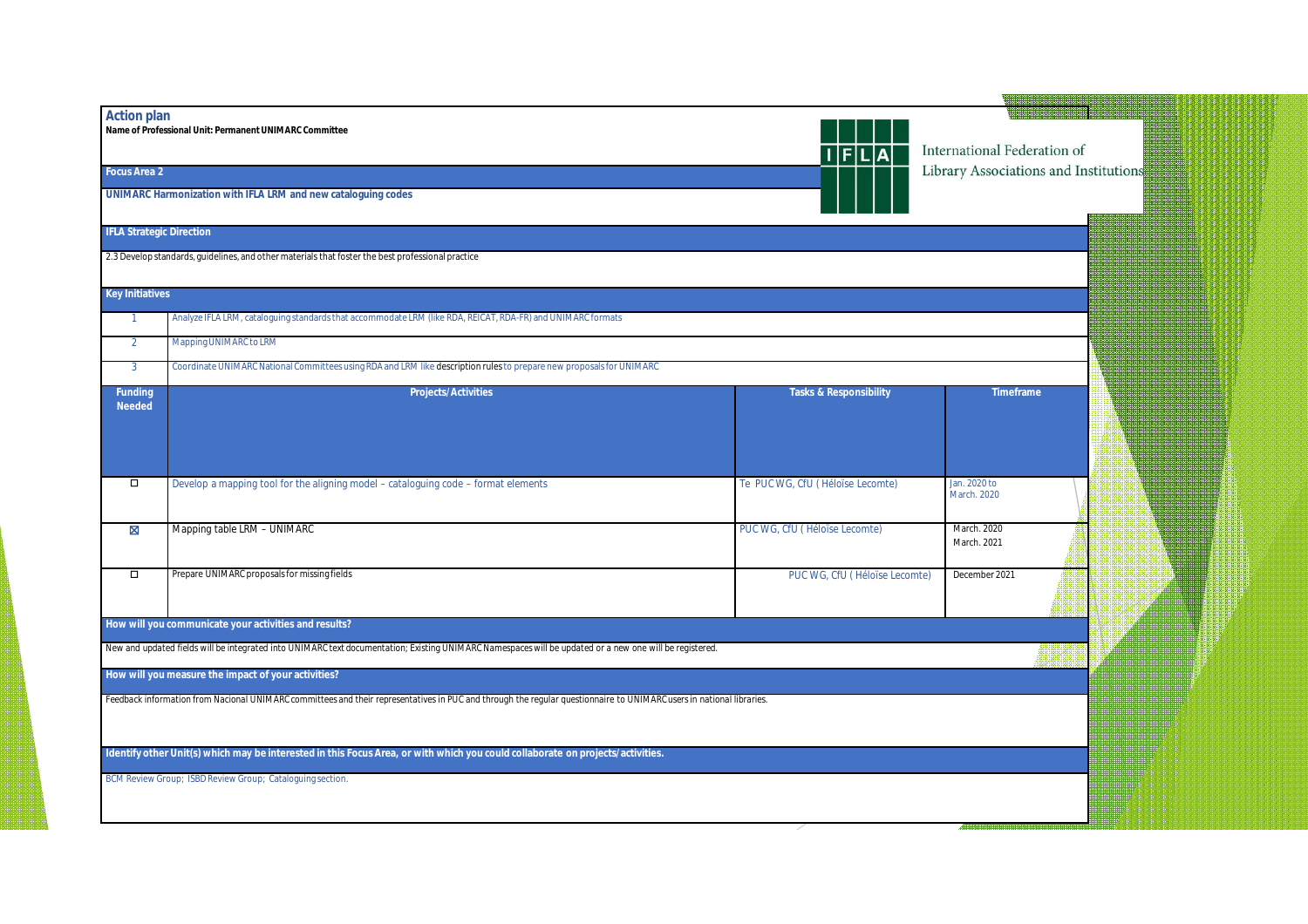## Duties of the RSC

### UNIMARE (Universal MARE format) is a format for the representation and communication UNIMANC (UNIVERSALMANC Tormat) is a tormat for the representation and communicatie<br>UNIMANC (UNIVERSALMANC Tormat) is a tormat for the representation in machine readable of bibliographic, authority, classification and holdings information in machine readable<br>of bibliographic, authority, classification and holdings information in machine (PUC) within the<br>form, originally created by IELA. Th Torm, offensily created by IFLA. The IFLA Permanent UNIMARC Committee (PUC) within the<br>Term, offensily created by IFLA. The IFLA Permanent UNIMARC format<br>IFLA UNIMARC Strategic Programme is responsible for maintenance. **BDA** elements. IF UN UTRIMARIE Strategic Programme is responsible for maintaining to<br>IF UN UTRIMARIE Strategic Programme is responsible for maintaining to The PUC updates the UNIMARC format following established policies and procedures, and the root upgates the Unimously formal following established point.<br>maintains and develops a number of VESs as UNIMARC code lists. The purpose of this protocol is to support communication between the editorial processes The purpose of this protocol is to support communication between the editorial prot-<br>of the RSC and the PUC in order to support functional and semantic interoperability of the RSC and the PUC in order to support functional and semantic interoperability<br>of the RSC and the PUC in order to support functional and semantic interval.<br>between data compatible with RDA and data compatible with the The result of the editorial processes is RDA/UNIMARC mappings added to the RDA Toolkit. The protocol is intended to be light-weight to avoid significant changes to the current The usual channel of communication between the two groups are the RSC consulting liaison-<br>The usual channel of communication between the per-uses are conservable for consulting practices, priorities, and workflows of the RSC and PUC. The usual channel of communication between the two groups are the risc consulting in<br>The usual channel of communication between the RSG, who are responsible for routine to the PUC and the PUC consulting salson to the RSC, who are responsible<br>to the PUC and the PUC consulting sach group's activity for potential issues.

"RDA is a package of data elements, guidelines, and instructions for creating library and -RDA IS a package of data elements, guidelines, and instructions for creating library and<br>-RDA IS a package of data elements, guidelines, and instructions for creating international models<br>cultural heritage resource also s Background The RDA Steering Committee (RSC) maintains and develops vocabulary encoding schemes cultural rientage resource metaoata that are well-romined actord<br>cultural rientage resource metaoata that are well-romined actord The RDA Steering committee (RSCI maintains and develops vocabulary encoung sche<br>(VES) for several RDA recorded elements. The vocabularies are amended following<br>(VES) for several RDA recorded elements. The RSC provides linked data versions of the RDA vocabularies in the Open Metadata LYESSE for Science in the Sand procedures. The RSC maintains, jointly with the IFLA ISBD Review Group, a mapping between ISBD and Registry (OMR) and RDA Registry.

# Subject: Protocol between the RSC and the Permanent UNIMARC Committee

- 
- **RDA Steering Committee**
- 

RSC/Chair/22 31 December 2018 Page 1 of 2

RSC/Chair/22 31 December 2018 Page 2 of 2

RSC-PUC Agreement,

31 December 2018

### The RSC will:

- $\ddot{\phantom{1}}$ inform PUC at the earliest opportunity of impending changes to RDA that may impact on UNIMARC.
- Liaise with PUC on the development and maintenance of linked data mappings between RDA and UNIMARC value vocabularies.
- Liaise with PUC on the development and maintenance of linked data mappings between RDA and UNIMARC element sets.

. Inform the RSC at the earliest opportunity of impending changes to UNIMARC.

Liaise with the RSC on the development and maintenance of linked data mappings.

Liaise with the RSC on the development and maintenance of linked data mappings

Nominate a consulting liaison to the PUC ×.

vocabularies that may impact on RDA

between RDA and UNIMARC value vocabularies.

between RDA and UNIMARC element sets.

Nominate a consulting liaison with the RSC.

- 
- 
- 
- 

The PUC will:

×.

### Duties of the PUC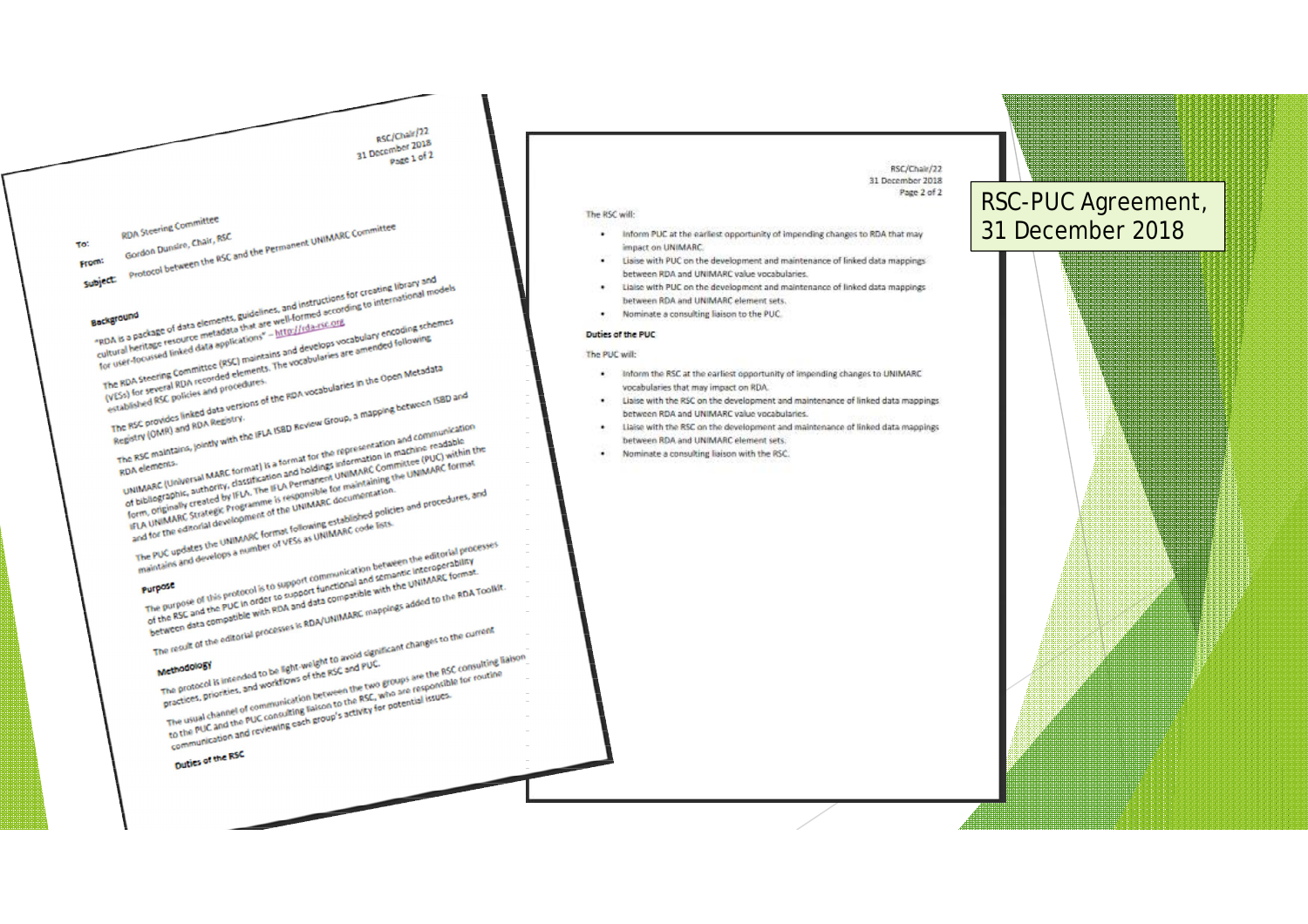## RDA-FR/UNIMARC mapping

▶ CfU (French UNIMARC Committee) working on it, entity by entity

- ▶ Works and Expressions: done > see proposed updates 2020
- Manifestations, Items, etc.: to do

Example

| <b>Sectio</b><br>n<br><b>RDA-F</b><br>l R | <b>Numéro</b><br>d'instructio<br>n RDA-FR | Nom d'élément RDA-FR<br>(prédicat)  | Entité sujet | Entité<br>objet/attri<br>╤<br>but | <b>Etiquet</b><br>te de<br>zone<br><b>UNIMA</b><br>RС<br><b>B-FR</b> | Code<br>de<br>sous-<br>zone<br><b>UNI</b><br><b>MAR</b><br>с<br>₹<br><b>B-FR</b> | <b>Etiquette de</b><br>zone<br><b>UNIMARC</b><br>A-FR | Code de<br>sous-zone<br><b>UNIMARC</b><br>₹<br>A-FR | Demande de création ou<br>d'évolution à faire au PUC $\overline{\overline{z}}$                                           |  |
|-------------------------------------------|-------------------------------------------|-------------------------------------|--------------|-----------------------------------|----------------------------------------------------------------------|----------------------------------------------------------------------------------|-------------------------------------------------------|-----------------------------------------------------|--------------------------------------------------------------------------------------------------------------------------|--|
|                                           |                                           |                                     |              |                                   |                                                                      | pos.17-1                                                                         |                                                       |                                                     |                                                                                                                          |  |
|                                           | 2 6.20                                    | Public destinataire de l'expression | Expression   | <b>Attribut</b>                   | <b>B/100</b>                                                         |                                                                                  | 9 à créer                                             |                                                     |                                                                                                                          |  |
|                                           | 6.20                                      | Public destinataire de l'expression | Expression   | <b>Attribut</b>                   |                                                                      |                                                                                  | A/333                                                 | a                                                   |                                                                                                                          |  |
|                                           | 6.21                                      | Information sur l'expression        | Expression   | <b>Attribut</b>                   |                                                                      |                                                                                  | A/300                                                 | OK                                                  |                                                                                                                          |  |
|                                           | 2 6.22                                    | Circonstances de la captation       | Expression   | <b>Attribut</b>                   |                                                                      |                                                                                  | A/640                                                 |                                                     | d. 1 acréer nouvelle valeur d'ind.                                                                                       |  |
|                                           | 2 6.22.2                                  | Lieu de captation                   | Expression   | <b>Attribut</b>                   |                                                                      |                                                                                  | A/640                                                 | a, b, d, d, e                                       |                                                                                                                          |  |
|                                           | 6.22.3                                    | Date de captation                   | Expression   | <b>Attribut</b>                   |                                                                      |                                                                                  | A/640                                                 | f, g, i                                             |                                                                                                                          |  |
|                                           | 26.22.4                                   | Occasion de la captation            | Expression   | <b>Attribut</b>                   |                                                                      |                                                                                  | A/640                                                 |                                                     |                                                                                                                          |  |
|                                           | 2 6.22.5                                  | Type de captation                   | Expression   | <b>Attribut</b>                   | <b>B/620</b>                                                         |                                                                                  | à créer                                               |                                                     | zone ? Sous-zone ?                                                                                                       |  |
|                                           |                                           |                                     |              |                                   |                                                                      |                                                                                  |                                                       |                                                     | Proposition de création d'un<br>nouvelle zone A/ pour les<br>formes de notation, avec des<br>sous-zones spécifiques pour |  |
|                                           | 2 6,22                                    | Forme de la notation                | Expression   | <b>Attribut</b>                   |                                                                      |                                                                                  | à créer                                               |                                                     | chaque type de document                                                                                                  |  |
|                                           | 2 6.23.2                                  | Écriture du contenu linguistique    | Expression   | Attribut                          | B/100                                                                |                                                                                  | à créer                                               |                                                     | UNIMARC/A update                                                                                                         |  |
|                                           | 2 6.23.3                                  | Forme de la notation musicale       | Expression   | <b>Attribut</b>                   | B/125                                                                |                                                                                  | a pos.0 à créer                                       |                                                     |                                                                                                                          |  |
|                                           | 2 6.23.4                                  | Forme de la notation tactile        | Expression   | Attribut                          | B/106                                                                | a pos.0                                                                          | val f à créer                                         | necessary                                           |                                                                                                                          |  |
|                                           | 2 6.23.5                                  | Forme de la notation du mouvement   | Expression   | <b>Attribut</b>                   |                                                                      |                                                                                  | à créer                                               |                                                     |                                                                                                                          |  |
|                                           | 2 6.24                                    | Caractéristique de couleur          | Expression   | <b>Attribut</b>                   | B/115                                                                | \$a/4                                                                            | treer                                                 |                                                     |                                                                                                                          |  |
|                                           |                                           |                                     |              |                                   |                                                                      |                                                                                  |                                                       |                                                     |                                                                                                                          |  |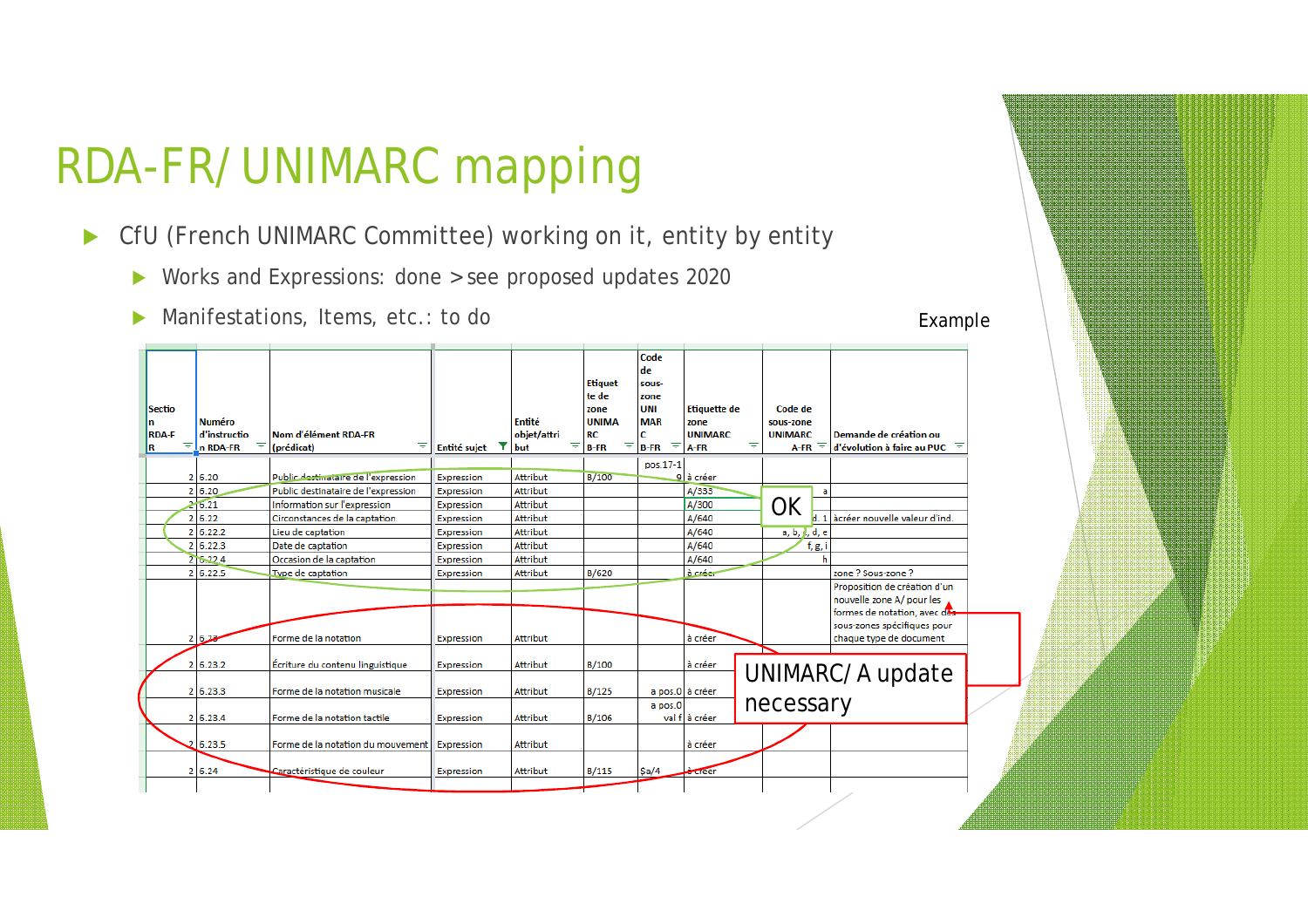## UNIMARC & FRBR/LRM/RDA : 2012-2019

- Development of UNIMARC Authorities Format:
	- $\blacktriangleright$  New record types: works, expressions
	- New authorised access points for works and expressions (231, 232, 241, 242) and other access points (Variant Access Points, Parallel Access Points, Subject Analysis)
	- ▶ New Related Access Points (5-- block) in order to link works and expressions to other works and expressions, to agents, etc.
- New Related Titles in the UNIMARC Bibliographic Format (5-– block) to allow linking of manifestations (or classic bibliographic records) to works and expressions
- RDA Analysis for Production, Publication, Distribution, Manufacture Statements > field B214
- RDA Content Type and RDA Media Type > fields B181/182
- Lots of UNM/B fields deprecated in the context of LRM/RDA cataloguing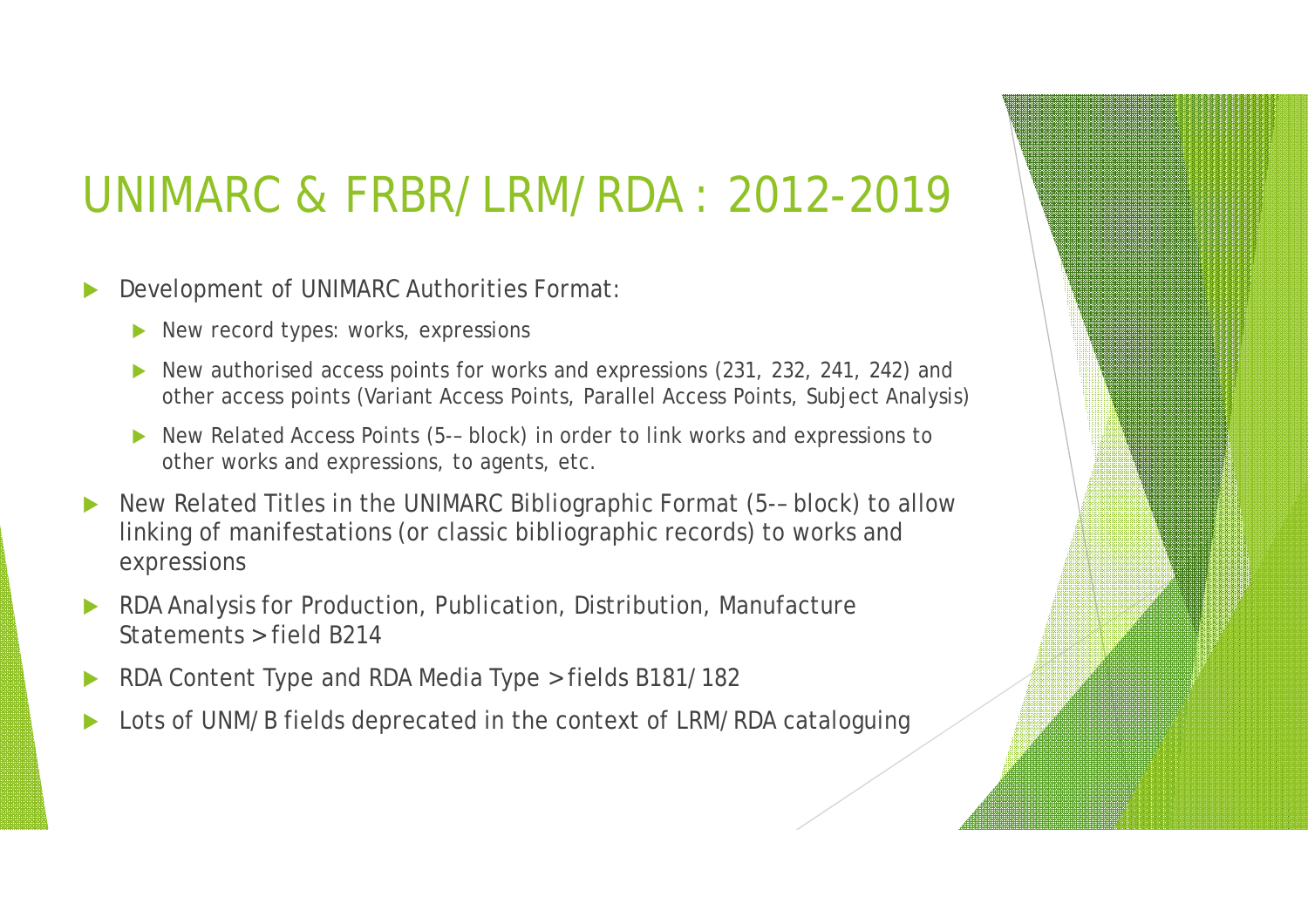## 2020: Works and expressions attributes and relationships (UNM/A) – main updates underway

- Sources for the update propositions:
	- ▶ 1/ LRM attributes and relationships
	- 2/ RDA attributes and relationships
	- 3/ RDA-FR
- Works (UNM/A):
	- New Coded Data: form and category of work (140)
	- New Note Fields: award note (334), abstract (378), note on work (370)
	- Link to Form or Genre Entity (608)
- Expressions (UNM/A):
	- New Coded Data: language (101), form of notation (105), intended audience (125), circumstances of capture (127), category of expression (145), medium of performance (146), colour and sound content (147)
	- New Note Fields: note on expression (371), abstract (378)
	- Link to Form or Genre Entity (608)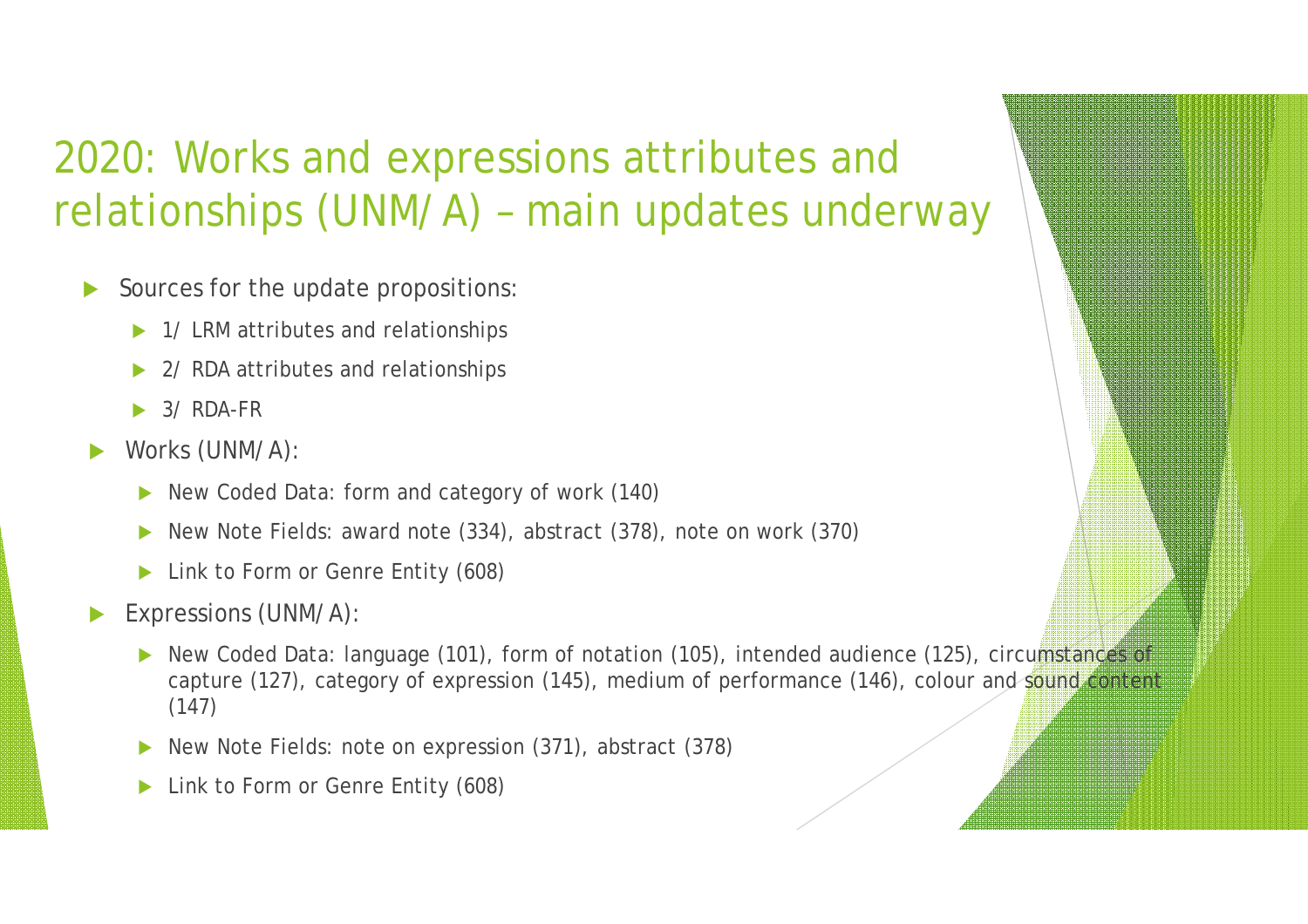## Works: indicative list of fields (UNM/A)

- **001 Record identifier**
- **003 Persistent Record identifier**
- 005 Version identifier
- ▶ 033 Other System Persistent Record Identifier
- 035 Other system control numbers
- **050/051/052 ISTC/ISWC/ISAN**
- **100 General Processing Data**
- 101 Language of the Entity [language of the representative expression]
- 102 Nationality of Entity
- **104 Coded Data Field: Main date of Entity**
- 122 Coded Data Field: Time Period of work Content
- 125 Coded Data Field: Intended audience of Work or Expression
- 128 Coded Data Field: Form of Musical Work and key or mode
- **140 Coded Data Field: Category and form of work**
- **152 Rules**
- **154 Coded Data Field : Title**
- **231/41 Authorised Access Point for Works**
- 333 Users/Intended Audience Note
- 334 Awards Note (Work or Expression)
- 370 Note on Work
- 378 Abstract of work or expression [NB: Expression attribute in I
- Extern Persistent Record Identifier<br>
Em control numbers<br>
Externé d'Aldentifier<br>
Externé d'Aldentifier<br>
Externé d'Aldentifier<br>
Externé d'Aldentifier<br>
Externé d'Aldentifier<br>
Externé d'Aldentifier<br>
Externé d'Aldentifier<br>
Exte 431/41 Variant Access Point for Works
	- 501/511/521 Related Access Point Personal Name, Corporate Body, Family Name with Responsibility for the Work
	- 515 Related Access Point Place
	- 531/541 Related Access Point Work
	- 532/542 Related Access Point Expression
	- 6XX Subject Access points (including 631, 41,  $32, 42$ )
	- 608 Form or Genre of Entity
	- 640 Place(s) and Date(s) associated with the entity
	- 731/41 Authorized Access Point in Other Language and/or Script for Works

10

- 801 Originating Source
- 810 Source Data Found
- 815 Source Data Not Found
- 820 Usage or Scope Information
- 830 General Cataloguer's Note

Legend: **Mandatory elements** Proposals 2020 (new or change)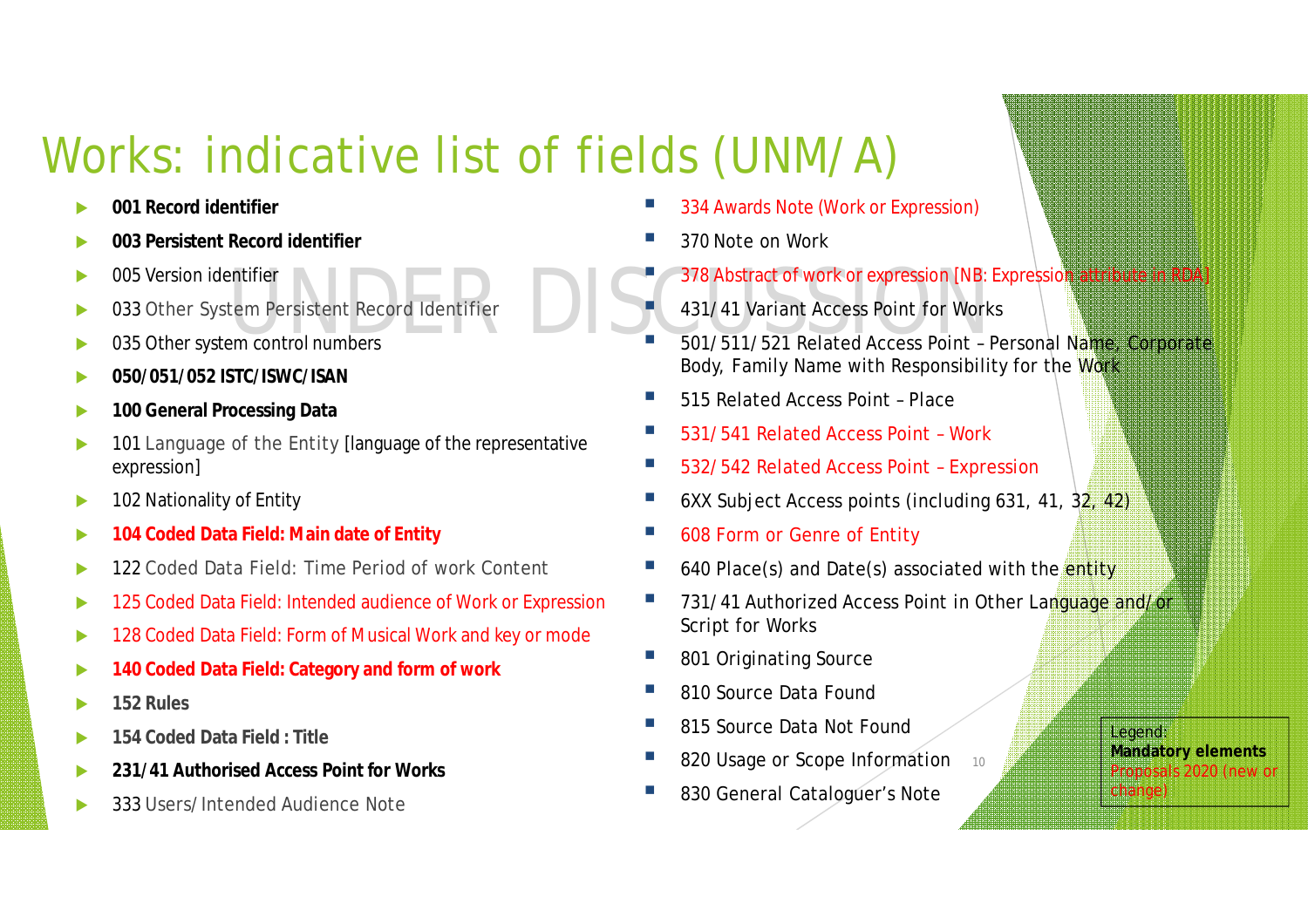## Expressions: indicative list of fields (UNM/A)

- **001 Record identifier**
- **003 Persistent Record identifier**
- 005 Version identifier
- ▶ 033 Other System Persistent Record Identifier
- ▶ 035 Other system control numbers
- **050/051/052 ISTC/ISWC/ISAN ?**
- **061 ISRC**
- **100 General Processing Data**
- 101 Language of the Entity
- 102 Nationality of Entity
- **104 Coded Data Field: Main date of Entity**
- 105 Coded Data Field: Form of notation of expression
- 125 Coded Data Field: Intended audience of Work or Expression
- 127 Coded Data Field: Duration and Type of Sound Recordings, Visual Projections, Musical Compositions and Performances
- 128 Coded data field: Form of musical work and key or mode
- **145 Coded Data Field: Content Type**
- 146 Coded Data Field: Medium of Performance
- 147 Coded Data Field: Colour and Sound Content
- **152 Rules**
- **154 Coded Data Field : Title**
- **232/42 AuthorisedAccess Point for Expressions**
- 300 Information Note [RDA-FR : Information sur l'expression]
- 333 Users/Intended Audience Note
- EM Persistent Record Identifier<br>
Montrol numbers<br>
TC/ISWC/ISAN ?<br>
TC/ISWC/ISAN ?<br>
TC/ISWC/ISAN ?<br>
TC/ISWC/ISAN ? <sup>334</sup>Awards Note (Work or Expression)
	- 371 Note on expression [RDA-FR : caractéristiques de couleur sonores, précisions sur la forme de la notation, etc.]
	- 432/42 Variant Access Point for Expressions
	- 502/512/522 Related Access Point Personal Name, Corporate Body, Family Name with Responsibility for the Expression
	- 531/541 Related Access Point Work
	- 532/542 Related Access Point Expression
	- 640 Place(s) and Date(s) associated with the entity
	- 732/42 Authorized Access Point in Other Language and/or Script for Expressions

11

- 801 Originating Source
- 810 Source Data Found
- 815 Source Data Not Found
- 820 Usage or Scope Information
- 830 General Cataloguer's Note

Legend: **Mandatory elements** Proposals 2020 (new or change)